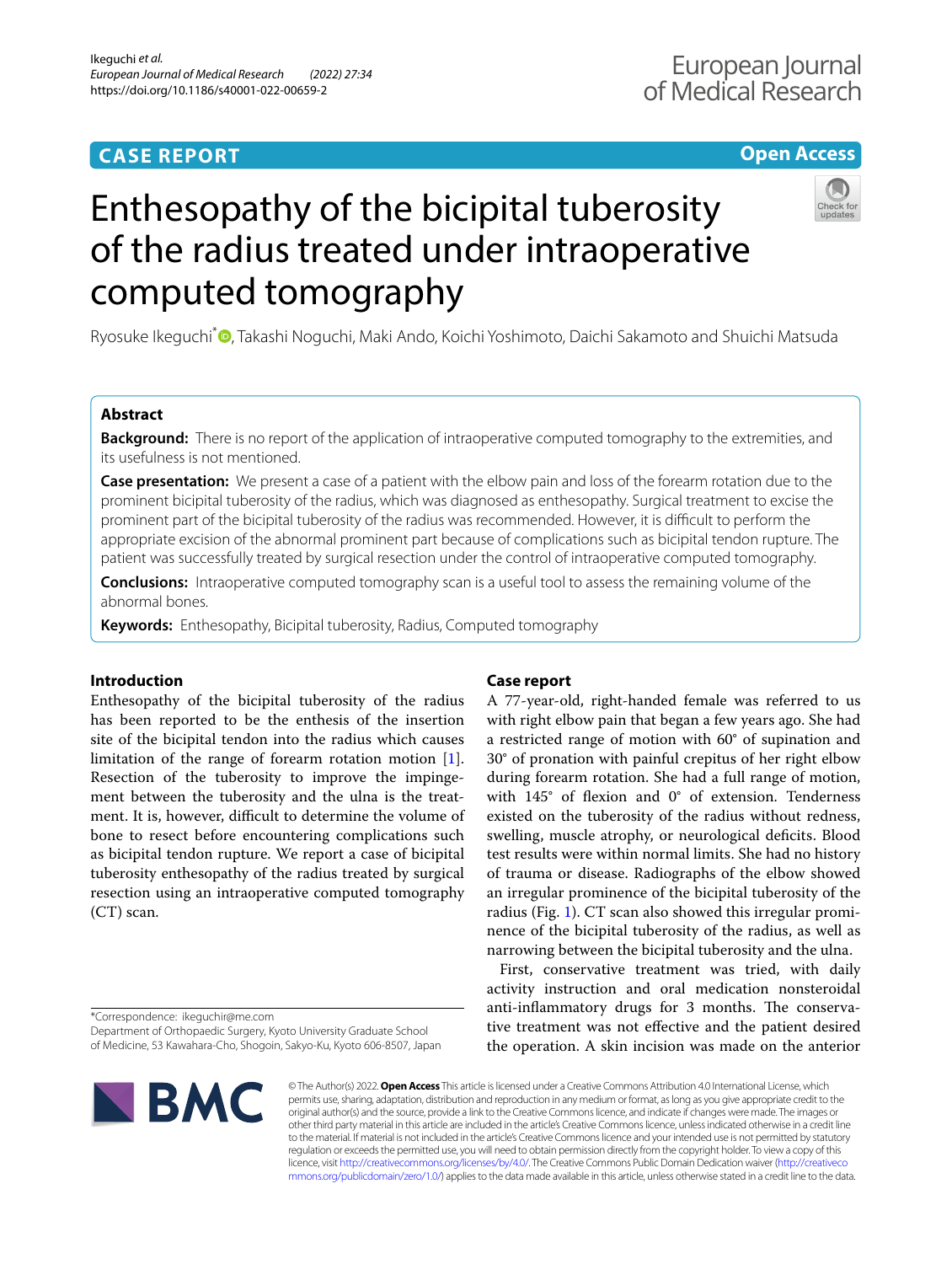

site of the proximal forearm. The bicipital tuberosity of the radius was exposed between the ulnar side of the brachioradialis muscle and the radial side of the biceps ten-don (Fig. [2\)](#page-1-1). The irregular prominence was excised from the base of the bicipital tuberosity. Intraoperative CT scan was performed using 3D Accuitomo M (Morita Co. Ltd., Kyoto, Japan), and the shape of the bicipital tuberosity was confrmed. Because the resected volume was not large enough to decrease the prominence, we also excised the remaining part of the irregular prominence. We confrmed the improvement of the range of motion of supination and pronation. After the irrigation, the superficial fascia and skin was sutured. Postoperatively, immobilization with a long arm cast was undertaken for 2 weeks. Sutures were removed 2 weeks after the operation. After removal of the cast, gentle active range of motion was started. The histological examination revealed normal bones with surrounding fbrous tissues, consistent with osteophyte.

At the latest follow-up 1 year after the operation, the patient had no pain and no motor weakness or limitation in forearm rotation (Fig. [3](#page-2-1)). CT scan showed no abnormal prominence of the bicipital tuberosity of the radius.

<span id="page-1-0"></span>

<span id="page-1-1"></span>